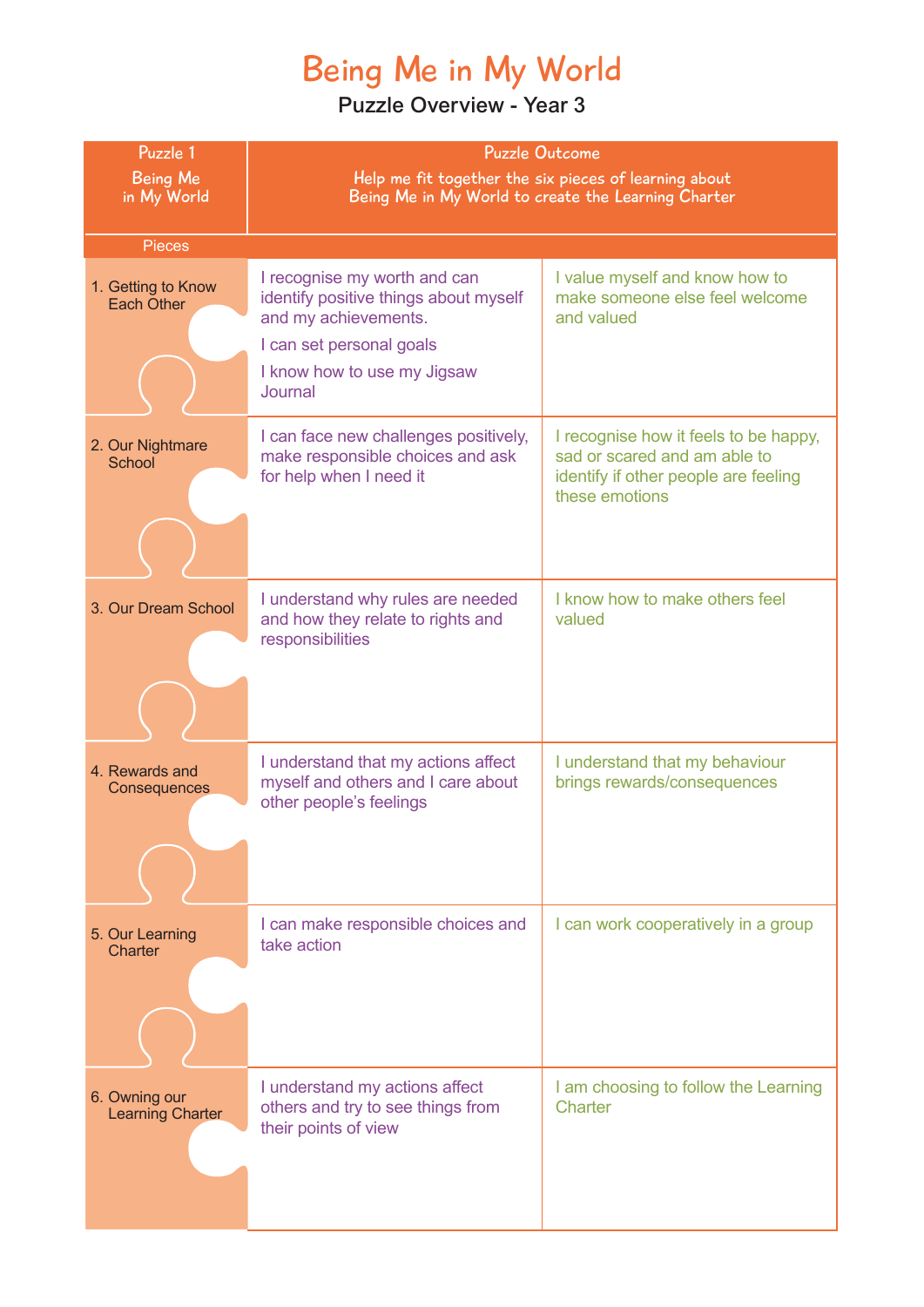## Celebrating Difference

| Puzzle 2                                                                         | <b>Puzzle Outcome</b>                                                                                      |                                                                                    |
|----------------------------------------------------------------------------------|------------------------------------------------------------------------------------------------------------|------------------------------------------------------------------------------------|
| Celebrating                                                                      | Help me fit together the six pieces of learning about                                                      |                                                                                    |
| <b>Difference</b>                                                                | Celebrating Difference to create a Hall of Fame display                                                    |                                                                                    |
| <b>Pieces</b>                                                                    |                                                                                                            |                                                                                    |
| 1. Families                                                                      | I understand that everybody's family<br>is different and important to them                                 | I appreciate my family/the people<br>who care                                      |
|                                                                                  |                                                                                                            | for me                                                                             |
|                                                                                  |                                                                                                            |                                                                                    |
| 2. Family conflict                                                               | I understand that differences and<br>conflicts sometimes happen among<br>family members                    | I know how to calm myself down<br>and can use the 'Solve it together'<br>technique |
|                                                                                  |                                                                                                            |                                                                                    |
| 3. Witness and<br>feelings                                                       | I know what it means to be a<br>witness to bullying                                                        | I know some ways of helping to<br>make someone who is bullied feel<br>better       |
|                                                                                  |                                                                                                            |                                                                                    |
| 4. Witness and<br>solutions                                                      | I know that witnesses can make the<br>situation better or worse by what<br>they do                         | I can problem-solve a bullying<br>situation with others                            |
|                                                                                  |                                                                                                            |                                                                                    |
| 5. Words that harm                                                               | I recognise that some words are<br>used in hurtful ways                                                    | I try hard not to use hurtful words<br>$(e.g.$ gay, fat)                           |
|                                                                                  |                                                                                                            |                                                                                    |
| 6. Celebrating<br>difference:<br>compliments<br><b>Assessment</b><br>Opportunity | I can tell you about a time when my<br>words affected someone's feelings<br>and what the consequences were | I can give and receive compliments<br>and know how this feels                      |
|                                                                                  |                                                                                                            |                                                                                    |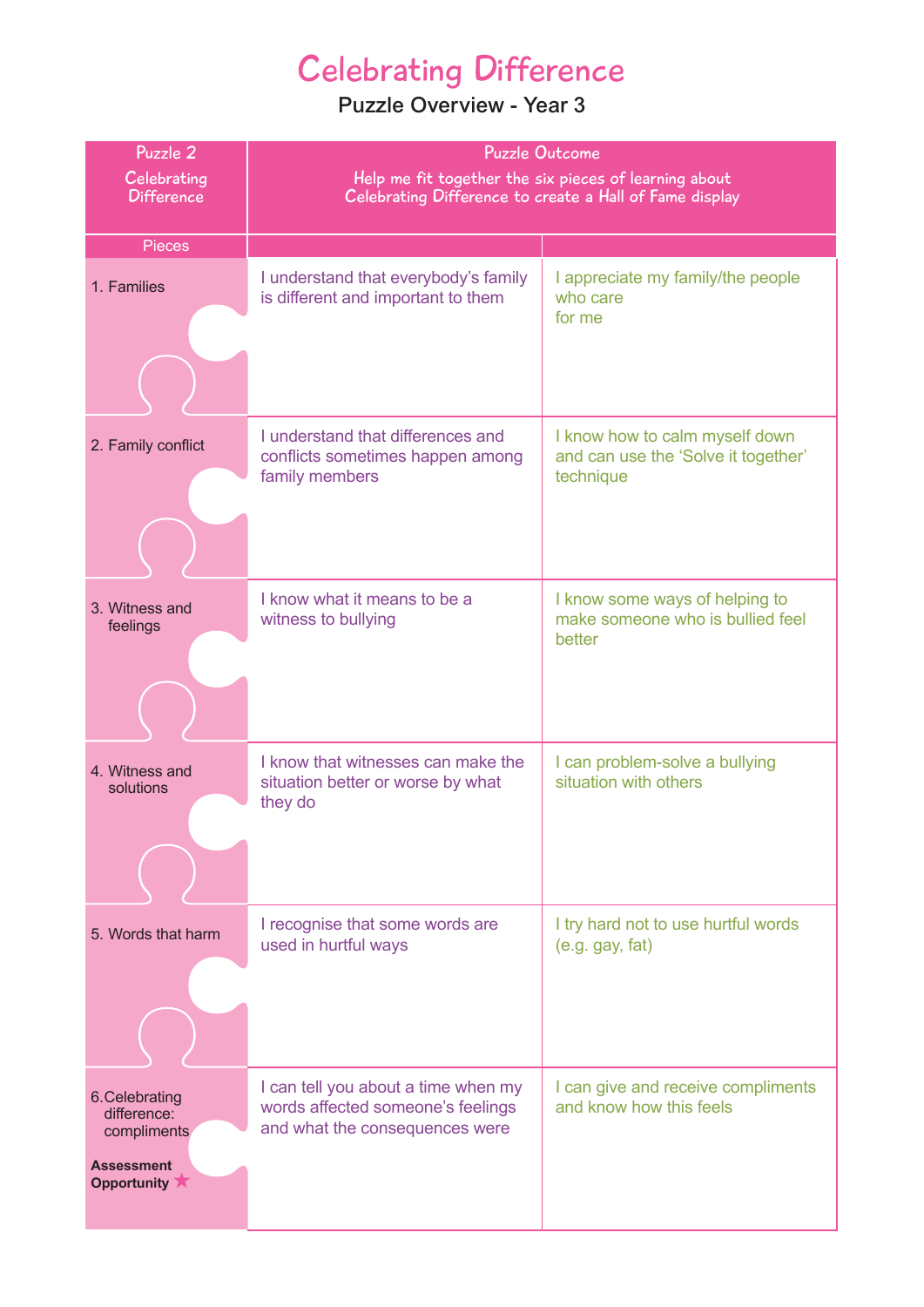### Dreams and Goals

| Puzzle 3<br><b>Dreams and Goals</b>                               | <b>Puzzle Outcome</b><br>Help me fit together the six pieces of learning about<br>my Dreams and Goals to create Our Garden of Dreams and Goals |                                                                                                                          |
|-------------------------------------------------------------------|------------------------------------------------------------------------------------------------------------------------------------------------|--------------------------------------------------------------------------------------------------------------------------|
| <b>Pieces</b>                                                     |                                                                                                                                                |                                                                                                                          |
| 1. Dreams and Goals                                               | I can tell you about a person who<br>has faced difficult challenges and<br>achieved success                                                    | I respect and admire people who<br>overcome obstacles and achieve<br>their dreams and goals (e.g.<br>through disability) |
| 2. My Dreams and<br>Ambitions                                     | I can identify a dream/ambition that<br>is important to me                                                                                     | I can imagine how I will feel when I<br>achieve my dream/ambition                                                        |
| 3. A New Challenge                                                | I enjoy facing new learning<br>challenges and working out the best<br>ways for me to achieve them                                              | I can break down a goal into a<br>number of steps and know how<br>others could help me to achieve it                     |
| 4. Our New<br>Challenge                                           | I am motivated and enthusiastic<br>about achieving our new challenge                                                                           | I know that I am responsible for<br>my own learning and can use my<br>strengths as a learner to achieve<br>the challenge |
| 5. Our New<br>Challenge -<br>Overcoming<br><b>Obstacles</b>       | I can recognise obstacles which<br>might hinder my achievement and<br>can take steps to overcome them                                          | I can manage the feelings of<br>frustration that may arise when<br>obstacles occur                                       |
| 6. Celebrating My<br>Learning<br><b>Assessment</b><br>Opportunity | I can evaluate my own learning<br>process and identify how it can be<br>better next time                                                       | I am confident in sharing my<br>success with others and can store<br>my feelings in my internal treasure<br>chest        |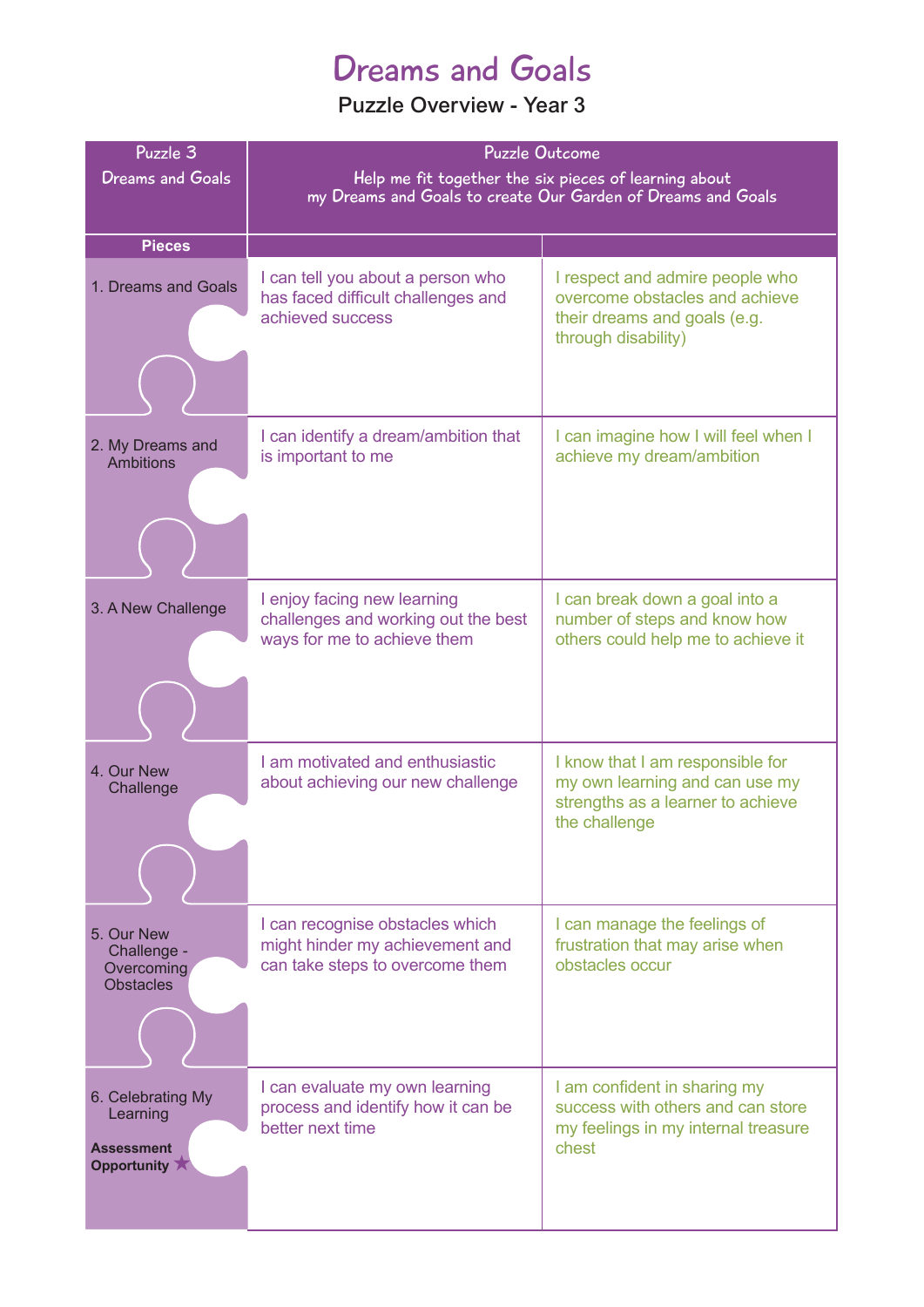# Healthy Me

| Puzzle 4                                          | <b>Puzzle Outcome</b>                                                                                                                                                        |                                                                         |
|---------------------------------------------------|------------------------------------------------------------------------------------------------------------------------------------------------------------------------------|-------------------------------------------------------------------------|
| <b>Healthy Me</b>                                 | Help me fit together the six pieces of learning about<br>Healthy Me to create The Happy, Healthy Me Recipe Book                                                              |                                                                         |
|                                                   |                                                                                                                                                                              |                                                                         |
| <b>Pieces</b>                                     |                                                                                                                                                                              |                                                                         |
| 1. Being Fit and<br><b>Healthy</b>                | I understand how exercise affects<br>my body and know why my heart<br>and lungs are such important<br>organs                                                                 | I can set myself a fitness challenge                                    |
|                                                   |                                                                                                                                                                              |                                                                         |
| 2. Being Fit and<br><b>Healthy</b>                | I understand how exercise affects<br>my body and know why my heart<br>and lungs are such important<br>organs                                                                 | I can set myself a fitness challenge                                    |
|                                                   |                                                                                                                                                                              |                                                                         |
| 3. What Do I Know<br>about Drugs?                 | I can tell you my knowledge and<br>attitude towards drugs                                                                                                                    | I can identify how I feel towards<br>drugs                              |
|                                                   |                                                                                                                                                                              |                                                                         |
| 4. Being Safe<br><b>Assessment</b><br>Opportunity | I can identify things, people and<br>places that I need to keep safe<br>from, and can tell you some<br>strategies for keeping myself safe<br>including who to go to for help | I can express how being anxious or<br>scared feels                      |
| 5. Being Safe at<br>Home                          | I understand that, like medicines,<br>some household substances can be<br>harmful if not used correctly                                                                      | I can take responsibility for keeping<br>myself and others safe at home |
| 6. My Amazing Body                                | I understand how complex my body<br>is and how important it is to take<br>care of it                                                                                         | I respect my body and appreciate<br>what it does for me                 |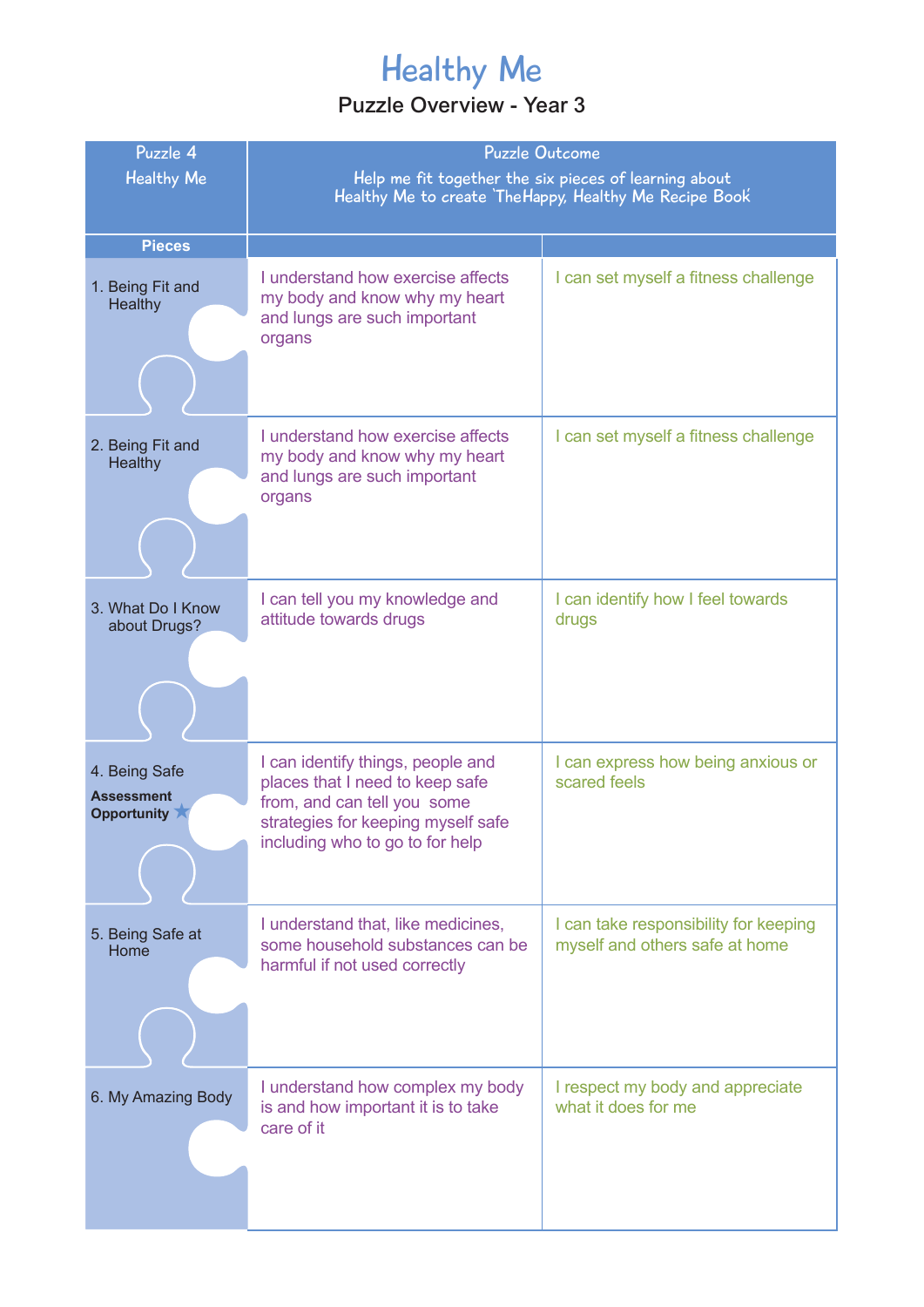# Relationships

| Puzzle 5                                                                          | <b>Puzzle Outcome</b>                                                                                                                        |                                                                                                                    |
|-----------------------------------------------------------------------------------|----------------------------------------------------------------------------------------------------------------------------------------------|--------------------------------------------------------------------------------------------------------------------|
| Relationships                                                                     | Help me fit together the six pieces of learning about<br>Relationships to create 'Our Relationships Fiesta'                                  |                                                                                                                    |
|                                                                                   |                                                                                                                                              |                                                                                                                    |
| <b>Pieces</b>                                                                     |                                                                                                                                              |                                                                                                                    |
| 1. Family Roles and<br><b>Responsibilities</b>                                    | I can identify the roles and<br>responsibilities of each member of<br>my family and can reflect on the<br>expectations for males and females | I can describe how taking some<br>responsibility in my family makes<br>me feel                                     |
|                                                                                   |                                                                                                                                              |                                                                                                                    |
| 2. Friendship                                                                     | I can identify and put into practice<br>some of the skills of friendship, e.g.<br>taking turns, being a good listener                        | I know how to negotiate in conflict<br>situations to try to find a win-win<br>solution                             |
|                                                                                   |                                                                                                                                              |                                                                                                                    |
| 3. Keeping Myself<br>Safe                                                         | I know and can use some strategies<br>for keeping myself safe                                                                                | I know who to ask for help if I am<br>worried or concerned                                                         |
|                                                                                   |                                                                                                                                              |                                                                                                                    |
| 4. Being a Global<br>Citizen 1<br>Assessment<br>Opportunity $\blacktriangleright$ | I can explain how some of the<br>actions and work of people around<br>the world help and influence my life                                   | I can show an awareness of how<br>this could affect my choices                                                     |
|                                                                                   |                                                                                                                                              |                                                                                                                    |
| 5. Being a Global<br>Citizen 2                                                    | I understand how my needs and<br>rights are shared by children around<br>the world and can identify how our<br>lives may be different.       | I can empathise with children whose<br>lives are different to mine and<br>appreciate what I may learn from<br>them |
| 6. Celebrating<br>My Web of<br>Relationships                                      | I know how to express my<br>appreciation to my friends and<br>family                                                                         | I enjoy being part of a family and<br>friendship groups                                                            |